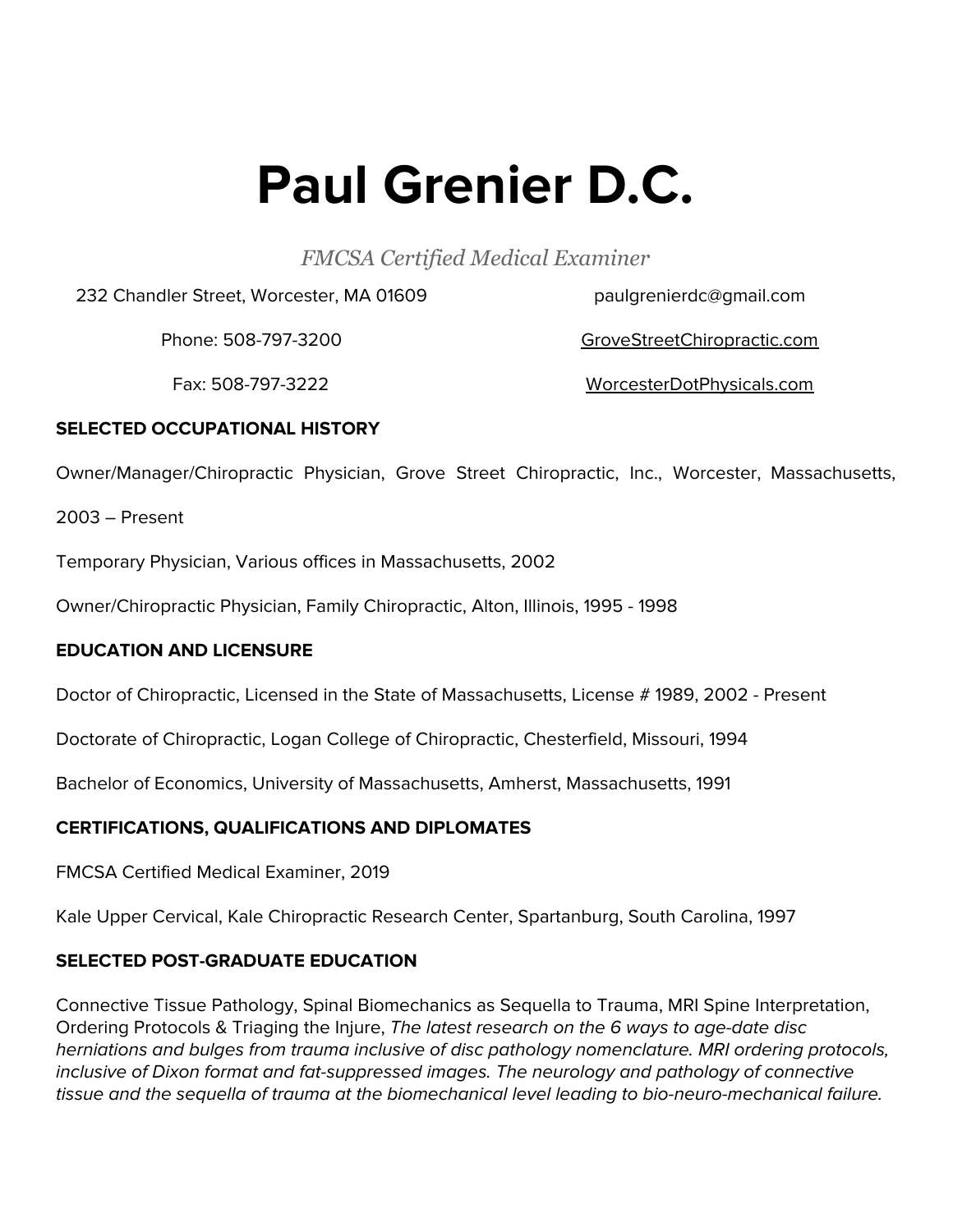Contemporary "evidenced-based building blocks" for triaging and in a collaborative environment. Cleveland University Kansas City, Chiropractic and Health Sciences, Academy of Chiropractic Post-Doctoral Division, Long Island, NY, 2018

Spinal Biomechanical Engineering Digitizing, integrating automated mensuration into creating treatment plans and determining maximum medical improvement. A literature-based study of normal vs. abnormal motor until function. Determining ligamentous laxity, alteration of motion segment integrity and pathological stress units and whole person impairments based upon the literature and academic standards. Cleveland University Kansas City, Chiropractic and Health Sciences, Academy of Chiropractic Post-Doctoral Division, Long Island, NY, 2018

Science of the Chiropractic Spinal Adjustment and Vertebral Subluxation, The literature-based definitions of both the mechanisms the chiropractic adjustment and how it affects the central nervous system in pain pathways and systemic issues that is the arbiter for normal vs. abnormal function. The "physiological mechanisms" of how the chiropractic spinal adjustment affects the peripheral and central nervous systems. Subluxation degeneration/Wolff's Law will be detailed from a literature perspective combined with the mechanism of subluxation (bio-neuro-mechanical lesion). A literature perspective why "long-term" chiropractic care is clinically indicated as usual and customary to effectuate demonstrable biomechanical changes in the spine. An evidenced-based perspective of why physical therapy is a poor choice for spine as a 1<sup>st</sup> referral option for any provider inclusive of the literature. Cleveland University Kansas City, Chiropractic and Health Sciences, Academy of Chiropractic Post-Doctoral Division, Long Island, NY, 2018

Documentation, Collaboration, and Primary Spine Care, An academic basis for documentation that is usual and customary across professions in collaborative care. Maintaining ethical medical-legal relationships based upon Voir Dire and Duabert standards with ensuring a "4-corners" inclusive report. Ensuring Primary Care Status based upon an academic standards. Cleveland University Kansas City, Chiropractic and Health Sciences, Academy of Chiropractic Post-Doctoral Division, Long Island, NY, 2018

Triaging the Trauma and Non-Trauma Patients, Correlating clinical findings and the patient history in determining the correct course of care in triaging the patient utilizing orthopedic and neurological evaluations in the clinical setting. Understanding the parameters for immediate referrals vs. following the continuum of care to determine the necessity for referrals. Cleveland University – Kansas City, Academy of Chiropractic Post-Doctoral Division, Long Island, NY, 2018

Evidenced Based Care in a Collaborative Setting; Primary Spine Care 5, A literature based model for collaborating with hospitals, medical primary care providers and specialists. Reviewing the documentation requirements to communicate the diagnosis, prognosis and treatment plans with medical entities and having the evidence as a basis for those recommendations. Academy of Chiropractic Post-Doctoral Division, Cleveland University- Kansas City, Long Island, NY, 2018

Current Literature Standards of MRI Spine Interpretation; Primary Spine Care 5, MRI Spine Interpretation of the spine. How to triage a trauma and non-trauma with advanced imaging and document the necessity. We will also cover the basics of MRI Spine Interpretation inclusive of all types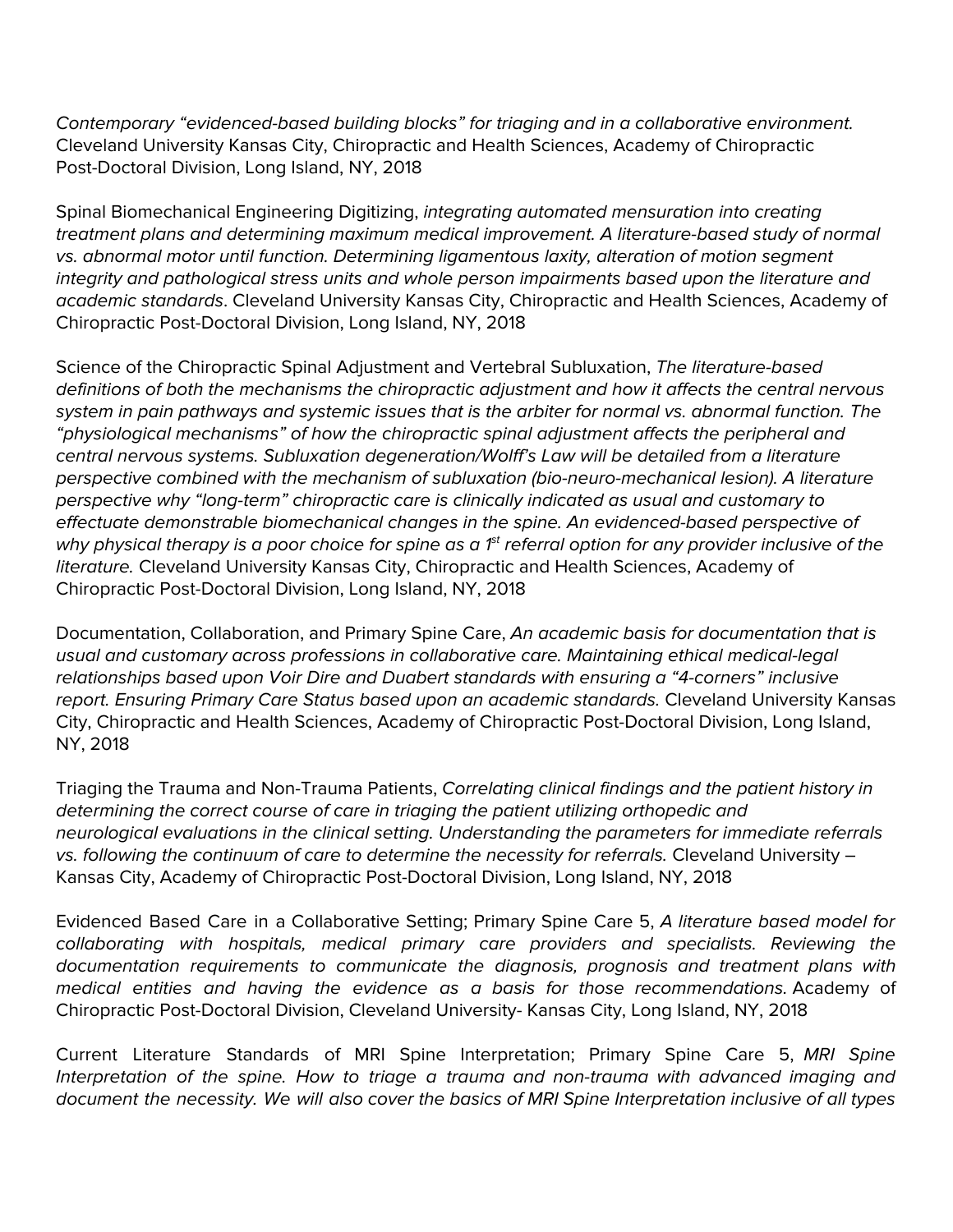of herniations, bulges, Academy of Chiropractic Post-Doctoral Division. Academy of Chiropractic Post-Doctoral Division, Cleveland University- Kansas City, Long Island, NY, 2018

Spine Brain Connection in Pain Pathways; Primary Spine Care 5, MRI Spine The spine-brain connection in managing chronic pain patients. Understanding how chronic pain negatively effects brain morphology and potential pathology as sequella. The role of chiropractic in preventing the loss of gray matter and the most recent evidence as outlined in indexed peer reviewed literature over the last 10 years verifying chiropractic's role. Academy of Chiropractic Post-Doctoral Division, Cleveland University- Kansas City, Long Island, NY, 2018

Bio-Neuro-Mechanical Mechanism of the Chiropractic Spinal Adjustment; Primary Spine Care 5, The biological, neurological and mechanical mechanisms and pathways from the thrust to the dorsal horn and brain connection and how the brain processes the chiropractic spinal adjustment based upon the literature. Care paths of chiropractic and physical therapy from an outcome basis, Academy of Chiropractic Post-Doctoral Division. Academy of Chiropractic Post-Doctoral Division, Cleveland University- Kansas City, Long Island, NY, 2018

Neurodiagnostics, Imaging Protocols and Pathology of the Trauma Patient, An in-depth understanding of the protocols in triaging and reporting the clinical findings of the trauma patient. Maintaining ethical relationships with the medical-legal community. Cleveland University – Kansas City, Academy of Chiropractic Post-Doctoral Division, Long Island, NY, 2015

Diagnostics, Risk Factors, Clinical Presentation and Triaging the Trauma Patient, An extensive understanding of the injured with clinically coordinating the history, physical findings and when to integrate neurodiagnostics. An understanding on how to utilize emergency room records in creating an accurate diagnosis and the significance of "risk factors" in spinal injury. Cleveland University – Kansas City, Academy of Chiropractic Post-Doctoral Division, Long Island, NY, 2015

Crash Dynamics and Its Relationship to Causality, An extensive understanding of the physics involved in the transference of energy from the bullet car to the target car. This includes G's of force, newtons, gravity, energy, skid marks, crumple zones, spring factors, event data recorder and the graphing of the movement of the vehicle before, during and after the crash. Determining the clinical correlation of forces and bodily injury. Cleveland University – Kansas City, Academy of Chiropractic Post-Doctoral Division, Long Island, NY, 2015

MRI, Bone Scan and X-Ray Protocols, Physiology and Indications for the Trauma Patient, MRI interpretation, physiology, history and clinical indications, bone scan interpretation, physiology and clinical indications, x-ray clinical indications for the trauma patient. Cleveland University – Kansas City, Academy of Chiropractic Post-Doctoral Division, Long Island, NY, 2015

Neurodiagnostic Testing Protocols, Physiology and Indications for the Trauma Patient, Electromyography (EMG), Nerve Conduction Velocity (NCV), Somato Sensory Evoked Potential (SSEP), Visual Evoked Potential (VEP), Brain Stem Auditory Evoked Potential (BAER) and Visual-Electronystagmosgraphy (V-ENG) interpretation, protocols and clinical indications for the